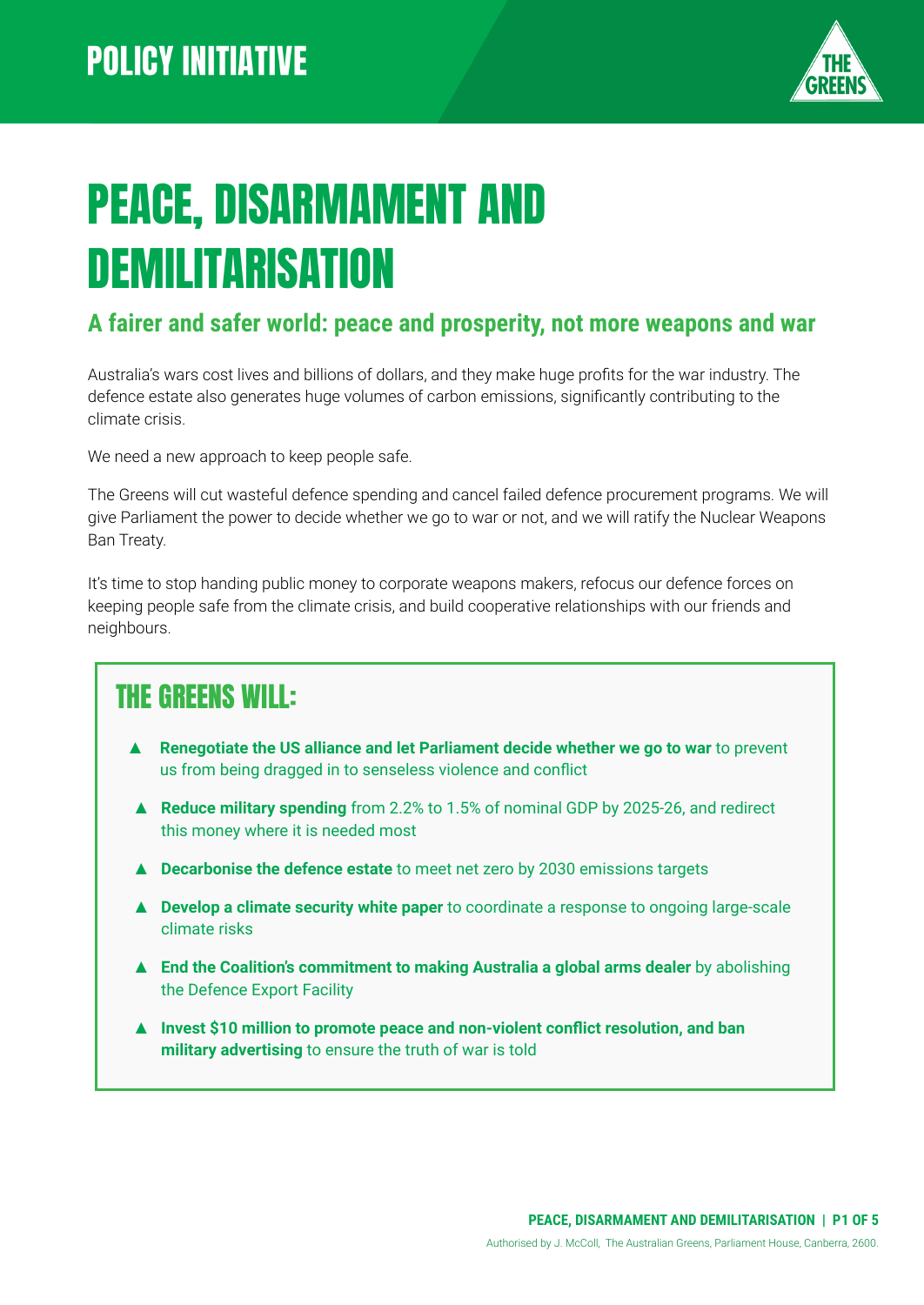## **POLICY INITIATIVE**



▲ **Holistically and meaningfully address the harms** the Australian Defence Force has caused to both personnel and civilians

### **Renegotiate the US alliance and let Parliament decide if we go to war**

The current US alliance is not making us any safer.<sup>1</sup> We have outsourced our decision-making to a country that has a history of military follies.

The Liberal and Labor parties have formed a dangerous consensus to appease the US by increasing military spending. In doing so, they have given up on rational defence policy, instead conflating it with industry policy.

Heedless support for the US and more machines of war is not the right path. Genuine peace rests on parliamentary scrutiny, international cooperation and development, and respect for human rights. A country as wealthy and as fortunate as Australia should be an international champion of multilateral moves towards peace and disarmament.

#### **The Greens will:**

- Renegotiate the US alliance with the terms of a new relationship focused on making Australia safer and a better global citizen;
- Pass War Powers legislation to require Parliamentary approval for decisions that commit Australia to war;
- Close all foreign military bases in Australia;
- Sign and ratify the Nuclear Weapons Ban Treaty; and
- Ban the development and use of lethal autonomous weapons in line with the international campaign 'Stop Killer Robots'.<sup>2</sup>

## **Put human rights at the centre of foreign policy**

The Australian Greens will adopt a human-rights centred approach to foreign policy. That starts with using diplomatic relationships to advocate for human rights around the world, and strengthening multilateral relationships based on a commitment to human rights. The Australian Greens will support the passage of Magnitsky-style legislation to target those who commit serious human rights abuses, and protect human rights around the world.

#### **Cut military spending**

The Liberal and Labor parties are in lockstep over increased spending on warfare. Both parties support the arbitrary target of defence spending equalling 2% of GDP, and as of now

<sup>2</sup> See Campaign to Stop Killer Robots

<https://www.stopkillerrobots.org/learn/>

<sup>&</sup>lt;sup>1</sup> See: Fraser (with Roberts), Dangerous Allies, 2014.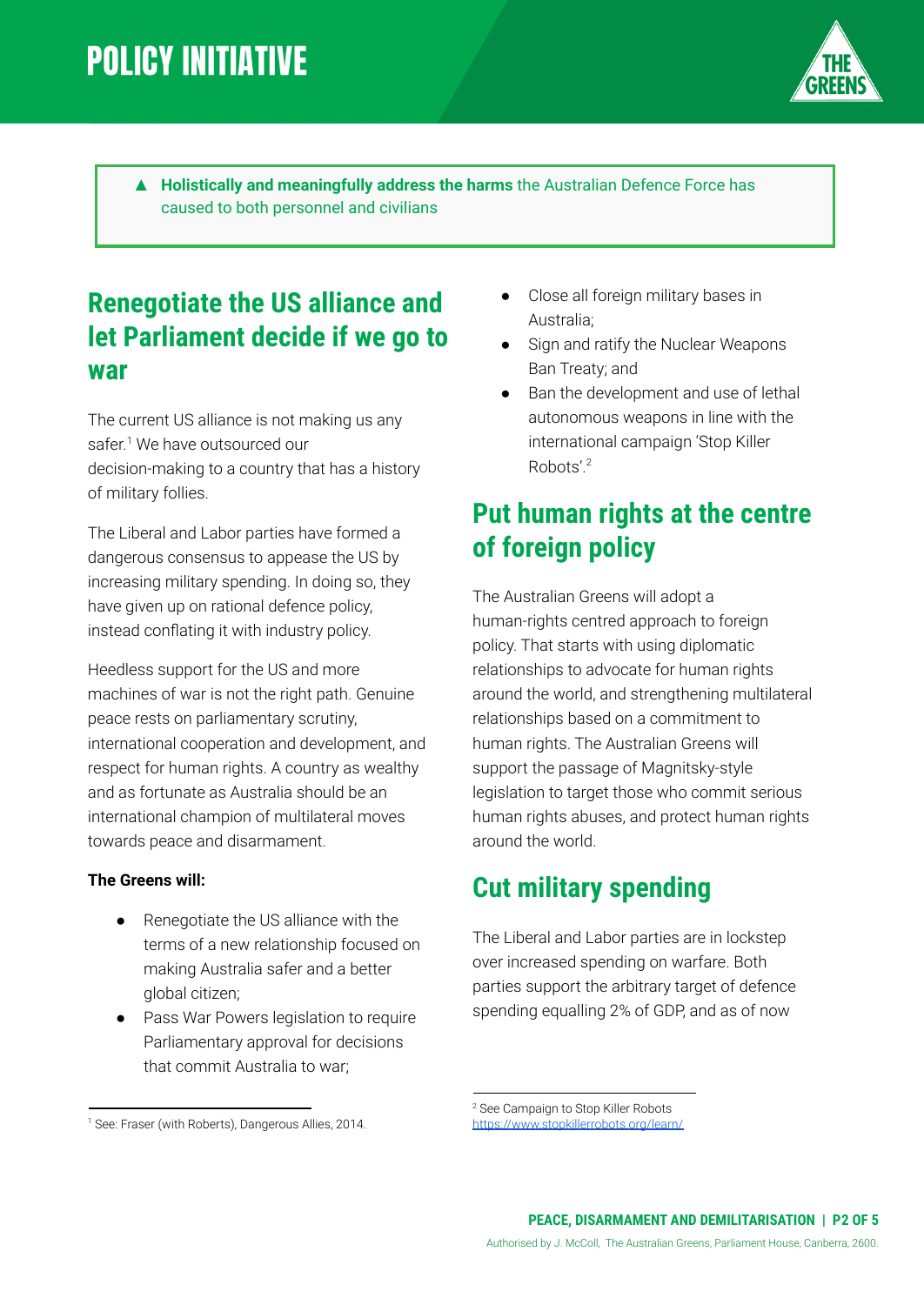## **POLICY INITIATIVE**



we are on track to exceed that commitment.<sup>3</sup> We are spending \$122.2 million per day on defence.<sup>4</sup>

Billions of dollars are being thrown at weapons manufacturers with little scrutiny. Many of the government's costly acquisitions will be obsolete by the time they are deployed. All of this is taking place while the threat of attack on Australia remains unchanged.

Our plan will save us \$191.7 billion out to 2032, allowing us to reinvest this money into things that will genuinely keep us safe. The Greens believe we should stop wasting money and redirect these funds where they are needed.

#### **We have a plan to:**

- Reduce defence spending to 1.5% of nominal GDP by 2025-26 by reducing the size and speed of planned procurement programs, and ensuring that Australia has a light, readily deployable and highly mobile force that is commensurate with our size and location;
- Invest \$5 million to develop a climate security white paper to guide a coordinated and large-scale response to climate change risks. This will ensure Australia's defence forces are prepared for humanitarian and peacekeeping missions in the region, given that climate change looms as a threat multiplier and an

ongoing trigger for instability and humanitarian crises:<sup>5</sup>

- Use the current Defence budget to increase oversight of defence procurement by establishing a Parliamentary Defence Office to provide independent advice to Members of Parliament; and
- Demilitarise non-naval maritime issues like search and rescue, marine pollution and large-scale illegal fishing by establishing a dedicated civil maritime service.

#### **End the Coalition's commitment to making Australia a global arms dealer**

The Coalition Government, supported by Labor, is intent on making Australia a top 10 global arms exporter. 6

Despite the government's rhetoric, the 'Defence Export Facility' has no proven link to local job creation.<sup>7</sup> Instead, it taints Australia's global reputation and makes us complicit in overseas atrocities, like war crimes committed by the Saudi regime in Yemen.<sup>8</sup>

The Greens will immediately abolish the Defence Export Facility, and introduce legislation that prohibits Australia from exporting weapons.

<sup>3</sup> See the 2021 Intergenerational Report [https://treasury.gov.au/sites/default/files/2021-06/p2021\\_182](https://treasury.gov.au/sites/default/files/2021-06/p2021_182464.pdf)

<sup>5</sup> See Senate Standing Committee on Foreign Affairs, Defence and Trade inquiry report into the Implications of climate change for Australia's national security, 2018 [https://www.aph.gov.au/Parliamentary\\_Business/Committees/](https://www.aph.gov.au/Parliamentary_Business/Committees/Senate/Foreign_Affairs_Defence_and_Trade/Nationalsecurity/Final_Report) [Senate/Foreign\\_Affairs\\_Defence\\_and\\_Trade/Nationalsecurity/](https://www.aph.gov.au/Parliamentary_Business/Committees/Senate/Foreign_Affairs_Defence_and_Trade/Nationalsecurity/Final_Report) [Final\\_Report](https://www.aph.gov.au/Parliamentary_Business/Committees/Senate/Foreign_Affairs_Defence_and_Trade/Nationalsecurity/Final_Report)

[<sup>464.</sup>pdf](https://treasury.gov.au/sites/default/files/2021-06/p2021_182464.pdf)

<sup>4</sup> See the Australian Strategic Policy Institute's 2021-22 Cost of Defence report The cost of [Defence](https://www.aspi.org.au/report/cost-defence-aspi-defence-budget-brief-2021-2022) ASPI defence budget brief [2021–2022](https://www.aspi.org.au/report/cost-defence-aspi-defence-budget-brief-2021-2022) | Australian Strategic Policy Institute | ASPI

<sup>6</sup> Defence Export Strategy 2018

<sup>7</sup> Productivity Commission, Trade and Assistance 2016-17.

<sup>&</sup>lt;sup>8</sup> Defence Export Facility, 2018, [Supporting](https://www.exportfinance.gov.au/what-we-do/project-structured-finance/supporting-global-defence-projects/) global defence projects | Export Finance [Australia](https://www.exportfinance.gov.au/what-we-do/project-structured-finance/supporting-global-defence-projects/)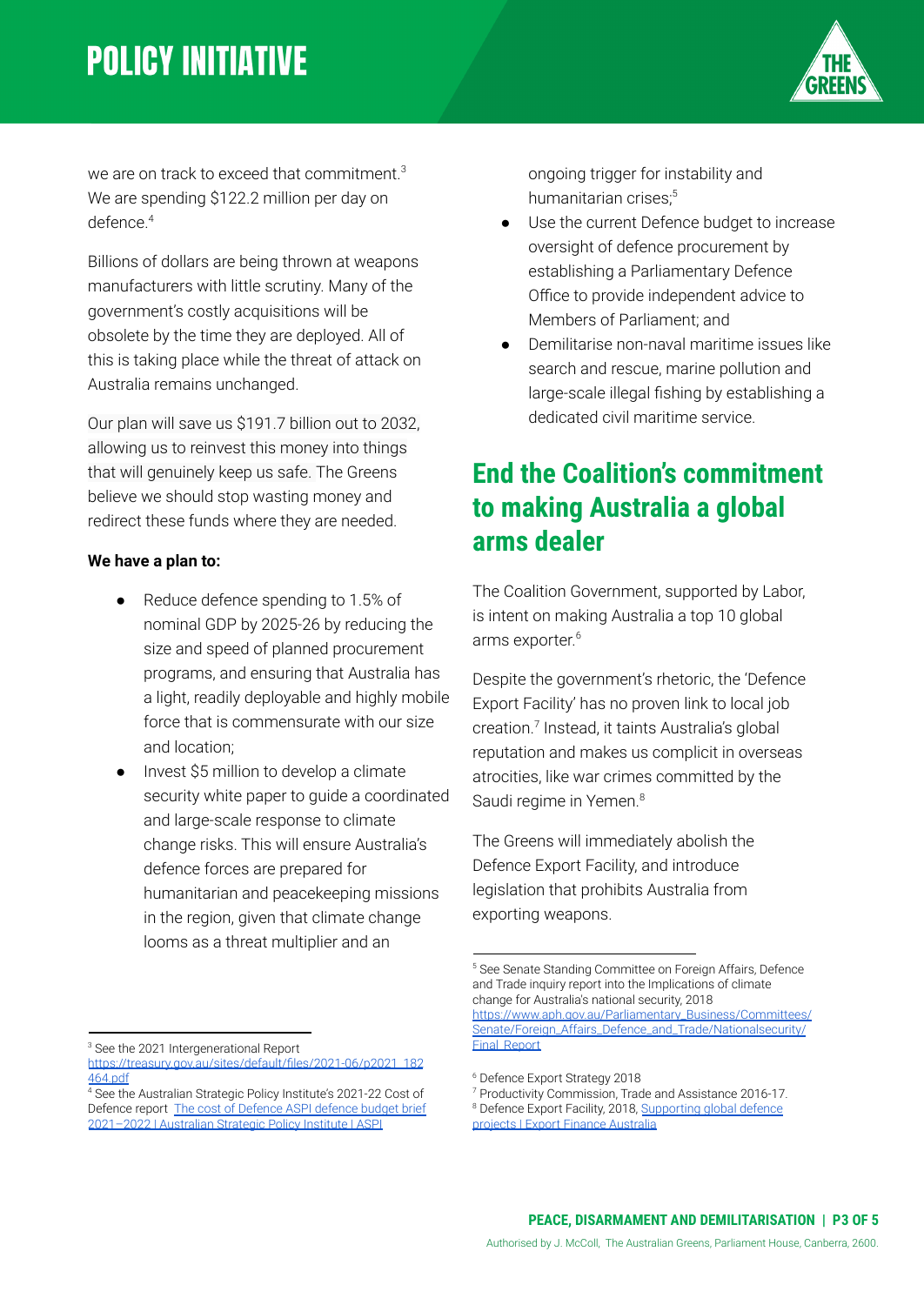

## **Decarbonise the defence estate**

Defence is one of the biggest sources of carbon emissions in the public service.<sup>9</sup> Any plan to decarbonise the Australian economy urgently needs to extend to the defence estate*,* which includes defence capabilities, bases, operations and other activities. Doing so will bring Australia closer to the Greens' emissions reduction target of net zero by 2030, which in turn will help mitigate the already visible effects of climate change.

### **Promote peace and ban military advertising**

Sensationalised imagery and advertising propagated by weapons manufacturers and beneficiaries of war fail to tell the truth on the real costs of war. We must be honest about what war is and what it does to people and communities, and we must build our understanding of what peace means across our cultural institutions.

#### **To achieve this, the Greens will:**

- End proactive public recruitment advertising campaigns by the Australian Defence Forces, particularly those that target children and school leavers. This will save us \$47.5 million per year out to 2031-32.
- Redirect funding that these programs receive to peace-based education initiatives;
- Ban all public advertising by weapons manufacturers. These companies are responsible for the proliferation of violence across the world. Their advertising campaigns are often targeted at parliamentarians to put pressure on them to support increasing expenditure on their weapons;
- Scrap the \$498 million War Memorial redevelopment and end arms manufacturer and corporate sponsorship of the War Memorial:<sup>10</sup>
- Invest \$10 million over four years to promote peace and the importance of non-violent conflict resolution in our national institutions; and
- Establish a Global Centre for Peace and Conflict Resolution, which will undertake human rights-centred research, advocacy, analysis and policy work that advances peace and conflict resolution around the world.

#### **Holistically and meaningfully address the harms the ADF has caused to personnel and civilians**

The ADF is in crisis. An institutional culture permissive of mental and physical abuse – and war crimes, as the Brereton report revealed in 2020 – has led to high rates of mental illness and suicide among serving personnel and veterans. It's a vicious cycle that must be broken, and we must make amends to both personnel and civilians that have already experienced harm.

#### **To achieve this, the Greens will:**

<sup>&</sup>lt;sup>9</sup> The Canberra Times, Labor sets net zero by 2030 target for public service, but more than half of emissions are exempt [https://www.canberratimes.com.au/story/7536987/aps-to-go](https://www.canberratimes.com.au/story/7536987/aps-to-go-net-zero-by-2030-under-labor-but-theres-a-major-catch/)[net-zero-by-2030-under-labor-but-theres-a-major-catch/](https://www.canberratimes.com.au/story/7536987/aps-to-go-net-zero-by-2030-under-labor-but-theres-a-major-catch/)

<sup>10</sup> ABC, Australian War Memorial's \$500m redevelopment clears final hurdle despite wave of public opposition [https://www.abc.net.au/news/2021-06-07/australian-war-mem](https://www.abc.net.au/news/2021-06-07/australian-war-memorial-expansion-given-approval-early-works/100196328) [orial-expansion-given-approval-early-works/100196328](https://www.abc.net.au/news/2021-06-07/australian-war-memorial-expansion-given-approval-early-works/100196328)